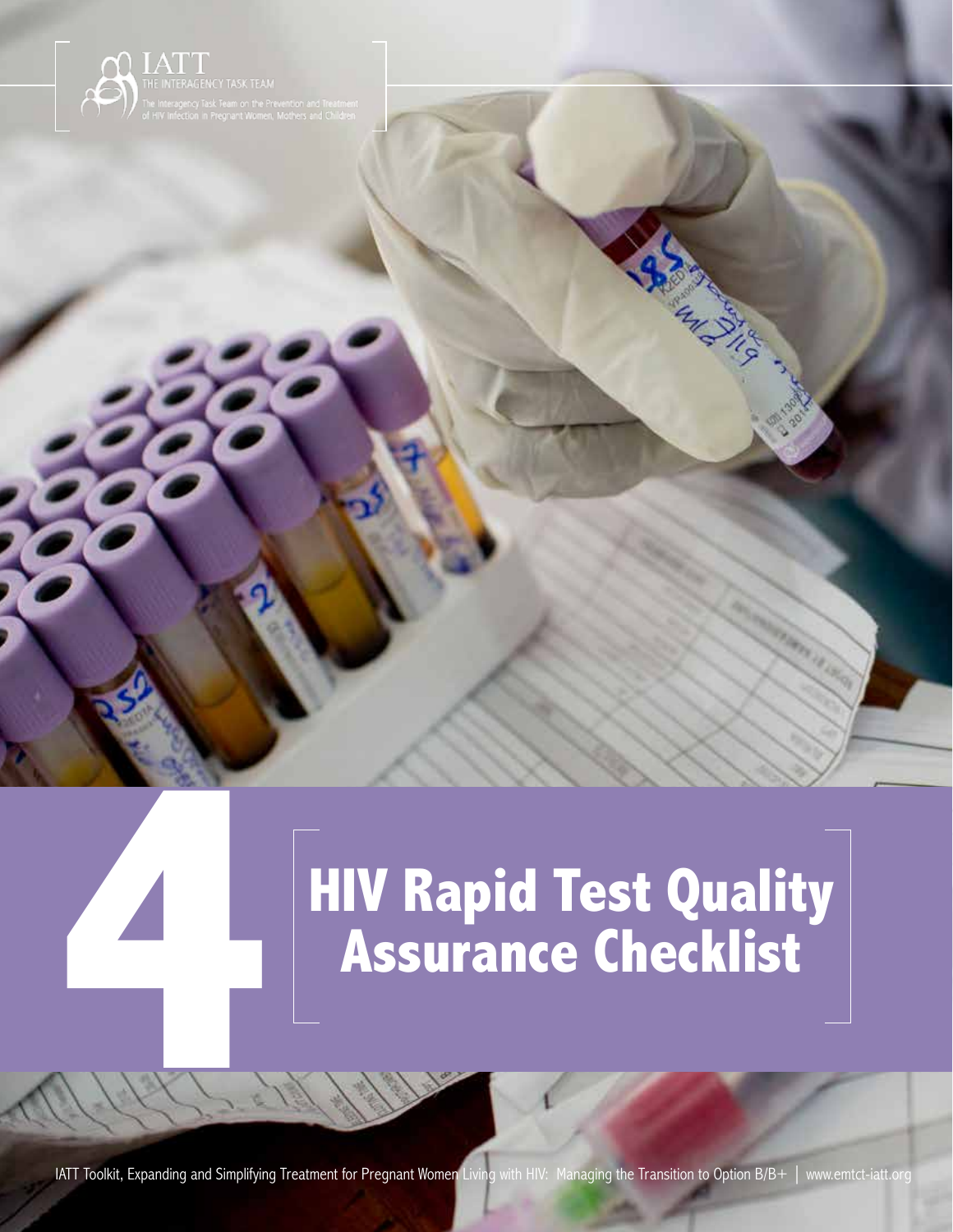### **4.1 Background**

The past decade has seen a rapid global scale-up of HIV testing and counselling (HTC), the vast majority using HIV rapid tests (HIV RT). The relative simplicity of HIV RTs has expanded the accessibility of HIV testing in areas with limited laboratory facilities and no formal laboratory trained staff, thereby significantly increasing the number of persons who learn their HIV status. As the provision of antiretroviral therapy (ART) for all pregnant and breastfeeding women and for all children <5 years of age is scaled-up, there is an increased need to ensure the quality of HIV rapid testing and address common service delivery issues regarding HIV testing in maternal, newborn and child health (MNCH) clinics.

## **4.2 Purpose and Intended Use of the Tool**

The purpose of this checklist is to facilitate the process of thinking through key HIV RT quality assurance (QA)<sup>1</sup> and programmatic issues needed to improve HIV rapid testing in MNCH settings. This document expands upon the Option B/B+ Readiness Assessment Checklist and offers more detailed recommendations on specific HIV testing activities.

#### **4.3 Audience**

This checklist will be useful for public health authorities, programme managers and laboratory technicians at the central, regional and district levels when planning for and establishing minimum standards and requirements for the quality assurance of HIV rapid testing in MNCH programmes.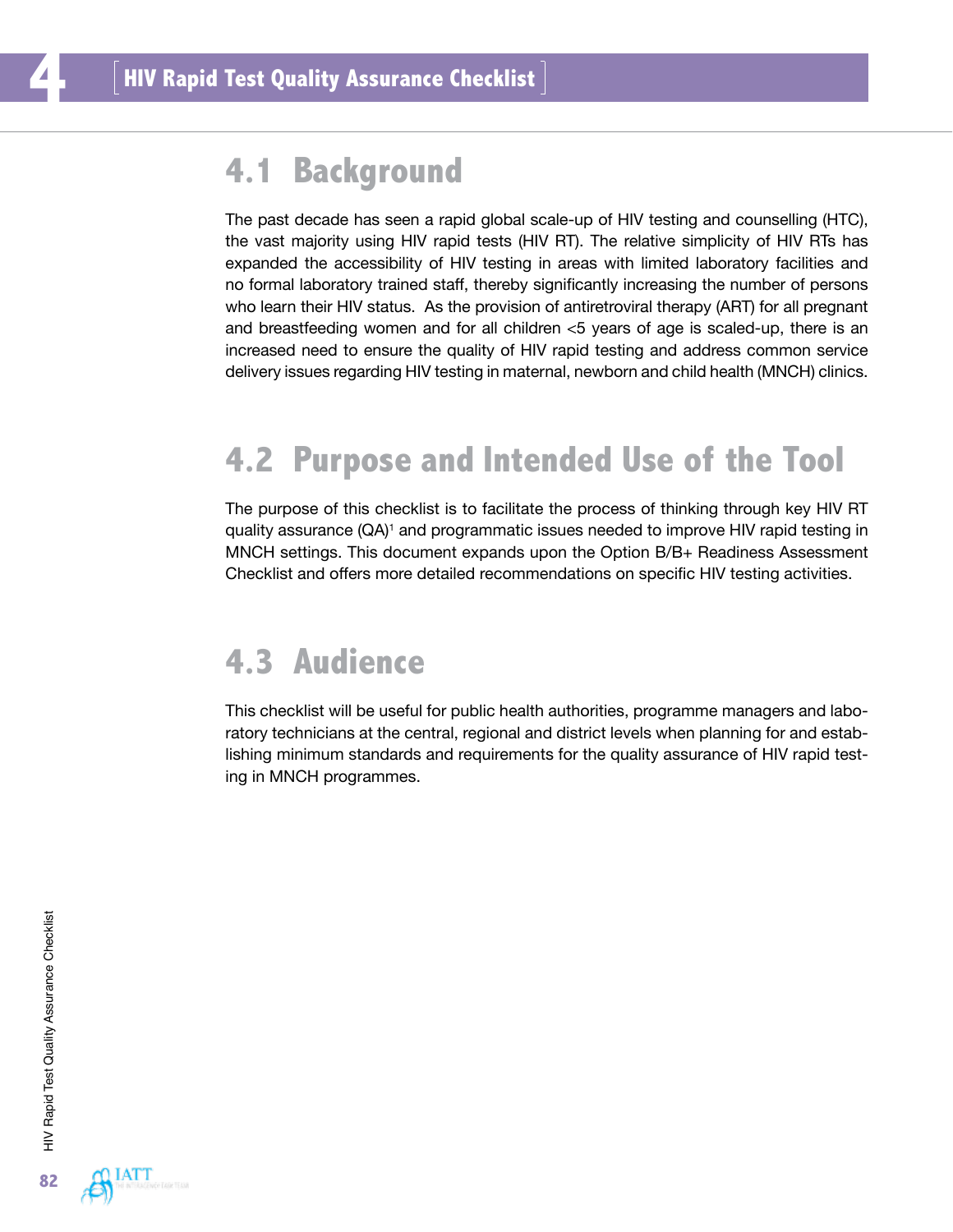## **4.4 Introduction**

The World Health Organization *2013 Consolidated Guidelines on the Use of Antiretrovirals for the Treatment and Prevention of HIV Infection* recommended the provision of ART for all HIV-positive children <5 years of age and for pregnant and breastfeeding women living with HIV. Consequently, ART initiation is based solely on the result of the HIV RT for pregnant and breastfeeding women and for children 18 months – 5 years of age (children <18 months have PCR as their diagnostic HIV test). Misclassification (false positive or false negative) of HIV RTs can occur due to inherent limitations of the HIV RT, use of expired test kits, deviation from the national testing algorithm, (including a screening test, confirmatory test and tiebreaker), or any deviation from the HIV RT standard operating procedure. Responsible programming demands the implementation of QA systems to ensure the accuracy of HIV test results. In particular, it is important that HIV-negative women and children are not mistakenly initiated on lifelong ART, and that women and children living with HIV do not miss PMTCT and ART treatment opportunities due to misdiagnosis.

The following areas need to be addressed to assure the quality of HIV RTs: 1) a national policy for HIV RT QA; 2) standardized HIV RT training and national certification programme for testers;<sup>2</sup> 3) the regular use and review of a standardized HIV RT QA logbook;<sup>3</sup> 4) the implementation of a national HIV RT proficiency testing programme; $4,5$  and 5) the routine use of quality control (QC) samples. It is critical that all MNCH sites adopt these policy and QA activities to ensure the accuracy of HIV test results.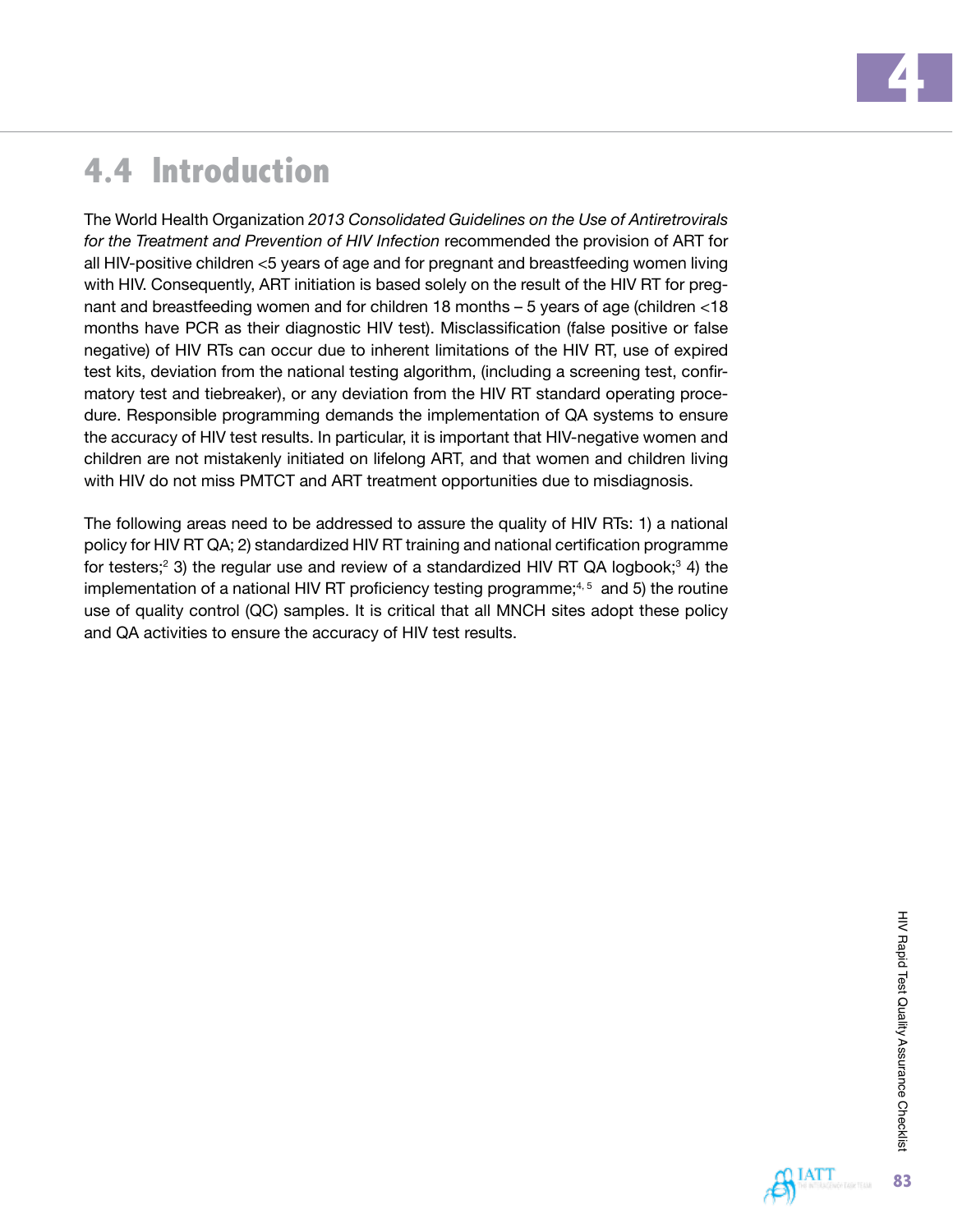#### **HIV Rapid Test Quality Assurance Checklist for MNCH Settings**

| <b>Key:</b><br>Before implementation<br>Early in implementation                                                                                                                                                           | During implementation |                                             |  |
|---------------------------------------------------------------------------------------------------------------------------------------------------------------------------------------------------------------------------|-----------------------|---------------------------------------------|--|
| <b>POLICY ENGAGEMENT</b>                                                                                                                                                                                                  |                       | <b>COMPLETED IN PROCESS NOT YET STARTED</b> |  |
| National guidelines for laboratory quality assurance in HIV rapid testing (including proficiency<br>testing and the use of a standardized HIV RT QA logbook)                                                              |                       |                                             |  |
| Costing and budget allocation for QA activities                                                                                                                                                                           |                       |                                             |  |
| National technical working group (TWG) inclusive of stakeholders from MNCH, PMTCT, HIV<br>treatment and laboratory to review HIV testing strategies and ensure the national HIV testing<br>algorithm follows WHO guidance |                       |                                             |  |
| Implement mechanisms to address rapid test kit stock-outs, expired test kits and recalls                                                                                                                                  |                       |                                             |  |
| Policy decision on the treatment of discordant couples                                                                                                                                                                    |                       |                                             |  |
| Include RT QA monitoring in all site supervision visits                                                                                                                                                                   |                       |                                             |  |
| <b>TRAINING AND CERTIFICATION</b>                                                                                                                                                                                         |                       | <b>COMPLETED IN PROCESS NOT YET STARTED</b> |  |
| National policy requiring training, periodic re-training and certification of HIV testing personnel                                                                                                                       |                       |                                             |  |
| HIV testing training curricula incorporated into all pre-service and in-service ART and<br>PMTCT trainings and including the use and analysis of standardized QA logbooks and<br>proficiency testing                      |                       |                                             |  |
| <b>USE OF STANDARDIZED LOG BOOK</b>                                                                                                                                                                                       |                       | <b>COMPLETED IN PROCESS NOT YET STARTED</b> |  |
| Standardized HIV logbook or register used to capture key HIV testing data<br>(e.g., kit names, lot #, expiration dates, and result of each test in the algorithm) <sup>a</sup>                                            |                       |                                             |  |
| HIV testing logbooks or registers harmonized across programmes and used at all sites<br>(e.g., HTC, PMTCT, inpatient, etc.)                                                                                               |                       |                                             |  |
| Ensure that clinical site staff and site supervisors review standardized logbook data and<br>perform corrective actions as needed                                                                                         |                       |                                             |  |
| PROFICIENCY TESTING AND QUALITY CONTROL                                                                                                                                                                                   |                       | <b>COMPLETED IN PROCESS NOT YET STARTED</b> |  |
| Proficiency testing (PT) and quality control (QC) programme is in place to monitor the<br>competency of all testing personnel and sites with dried tube specimens (DTS) or plasma                                         |                       |                                             |  |
| PT programme data are used to provide timely feedback and corrective actions to the<br>testing sites                                                                                                                      |                       |                                             |  |
| <b>SERVICE DELIVERY</b>                                                                                                                                                                                                   |                       | <b>COMPLETED IN PROCESS NOT YET STARTED</b> |  |
| Strategy for repeat testing during pregnancy/labour and delivery and during the breastfeeding<br>period developed and implemented                                                                                         |                       |                                             |  |
| Strategy for HIV testing for older children of HIV-positive pregnant and breastfeeding women<br>developed and implemented                                                                                                 |                       |                                             |  |
| Partner testing and disclosure assistance services available for all pregnant and<br>breastfeeding women                                                                                                                  |                       |                                             |  |
| Strategy to provide ART to HIV-positive male partners developed and implemented                                                                                                                                           |                       |                                             |  |
| Implementing universal HIV screening at immunization clinics in high-burden settings                                                                                                                                      |                       |                                             |  |

a Revision of existing registers to include key HIV RT QA elements is an acceptable alternative.